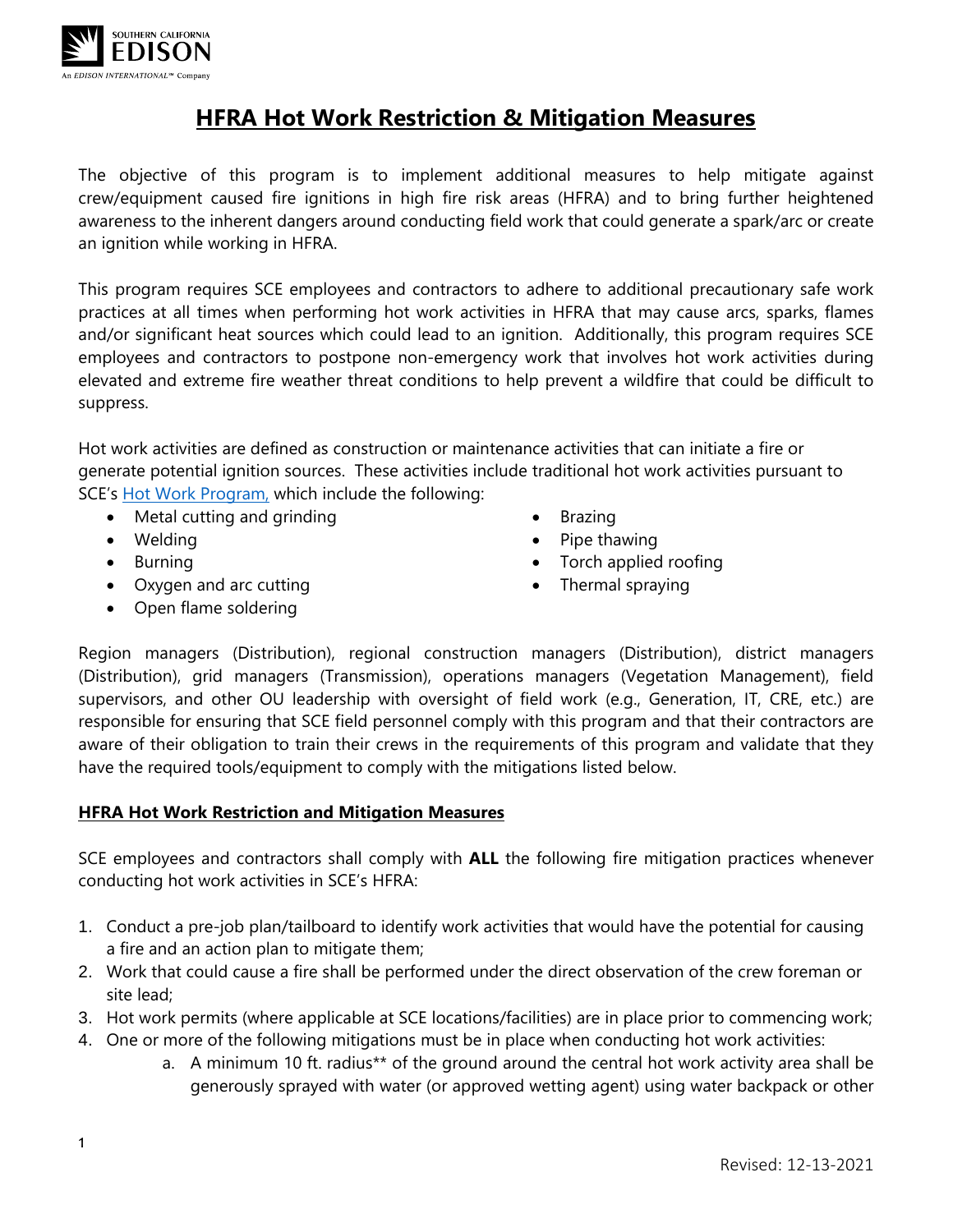

means and reapplied as needed to ensure any vegetation or potential ignition risks remain damp throughout the duration of hot work, **OR**

- b. A minimum 10 ft. radius\*\* of the ground around the central hot work activity area shall be cleared to mineral earth/dirt (local agency/jurisdiction permitting), **OR**
- c. A welding tent, fire/blast/arc blankets, and/or metal shield surrounding the hot work must be deployed;
- 5. The crew is able to maintain adequate communications (900 MHz, cellular, satellite, etc.) if coverage is available;
- 6. Work vehicle(s) must be equipped with, at minimum, the following fire suppression equipment: shovel, McLeod or heavy-duty metal rake, completely filled water backpack (minimum 5 gal. capacity), and ABC fire extinguisher (min. 5 lb. capacity). Such equipment must be readily available and placed near the work being performed to enable an immediate response to an incipient ignition;
- 7. Care should always be taken not to park or drive vehicles on dry grass, leaves, or brush, **AND:**
- 8. All switching operations shall comply with **System Operating Bulletin 322 (SOB 322)**.

\*\*Protected area may be adjusted to account for wind or other environmental/site conditions as deemed necessary by foreman/site lead to ensure appropriate ignition mitigation.

Vegetation Management contractors shall also adhere to their approved SCE Contractor Hazard Assessment and Safety Plan, which provide additional mitigation measures and requirements specific to their work scope and activities.

Additionally, all field work performed within the boundaries of the United States Forest Service (USFS) shall comply with the USFS Master Special Use Permit and Operations and Maintenance Plan Appendix "F" (Fire Plan), which outlines responsibilities for fire prevention and extinguishment of fires that inadvertently start from utility operations and maintenance (O&M) activities on forest lands. The provisions in the Fire Plan also specify conditions under which O&M activities are authorized to occur, identify a system for determining fire risk, and detail conditions under which O&M activities will be curtailed or shut down. Lastly, SCE employees and contractors shall comply with all applicable federal, state, and local fire safety regulations.

### **Primary and Secondary Line Work and Switching**

Although primary and secondary line work and switching are generally not considered traditional hot work activities, field crews should be prepared for the unexpected, such as accidents and/or equipment malfunction that could generate sparks or incandescent particles. All of the mitigations noted above, with the exception of #4, shall be in place when performing the following line work and switching activities in HFRA. However, mitigation #4 should be employed if the line work and switching activities are *expected* to generate sparks or incandescent particles.

- Manual operation of energized electrical devices
- Energizing or de-energizing lines or equipment
- Opening or closing taps or fuses on energized electrical equipment
- Clearing foreign objects/vegetation in contact with energized lines
- Installing or removing protective covers on energized lines or equipment
- Working on energized secondaries or services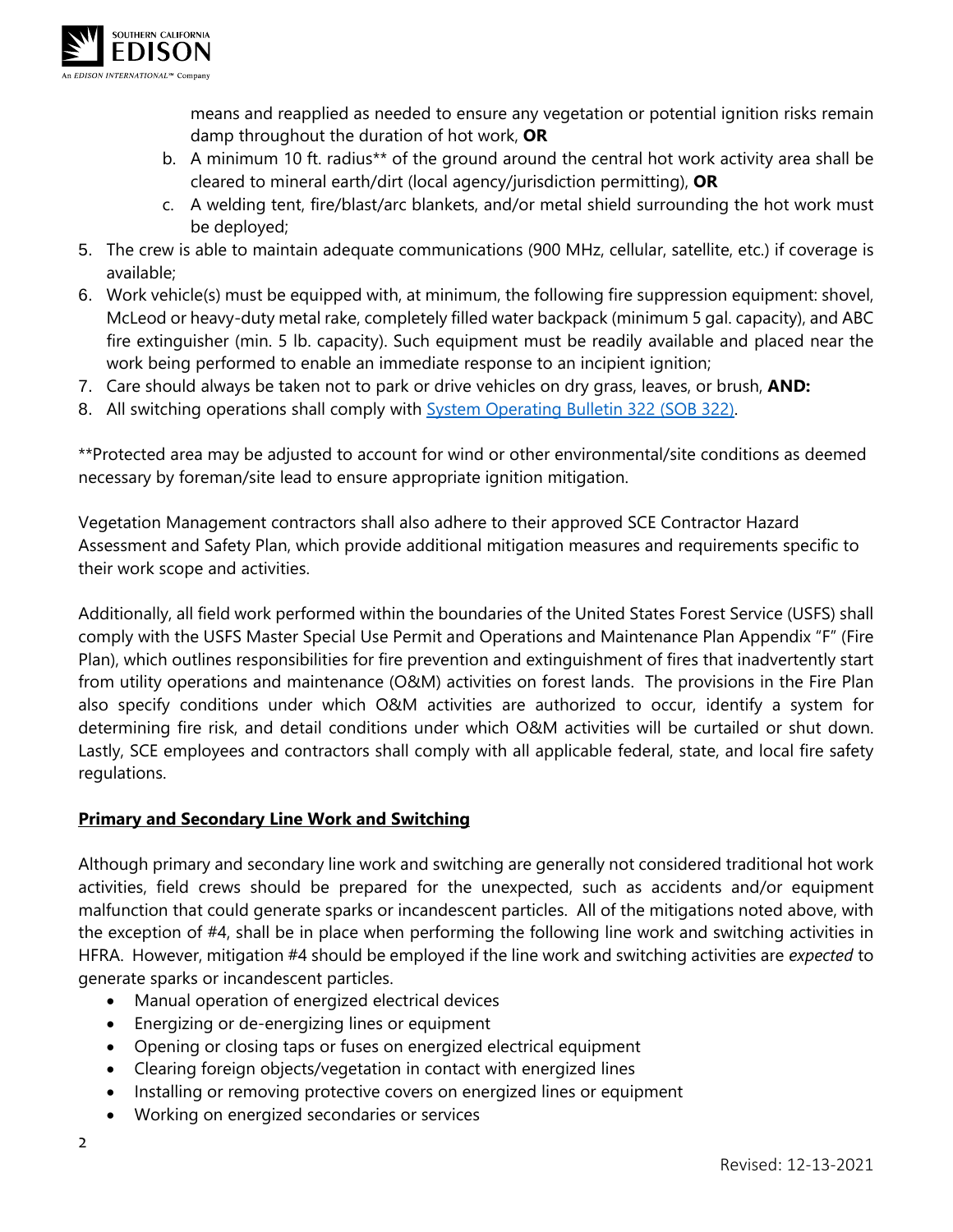

## **Additional Field Work Restrictions During Elevated and Extreme Fire Weather Threat Conditions (PSPS Events):**

During elevated or extreme fire weather threat conditions, SCE's incident commander may elect to activate an incident management team (IMT) to oversee its Public Safety Power Shutoff (PSPS) protocol. Special precautions must be taken during these events as vegetation will be particularly susceptible to ignition and a resulting fire could be difficult to suppress.

**Hot work activity on or near circuits subject to PSPS:** When working on or near circuits *under consideration for* or *de-energized due to* a PSPS event, all non-emergency work involving hot work activities on such circuits shall be cancelled during the period of concern and subsequently rescheduled when conditions improve. Emergency work (remediating conditions that represent immediate threats to public safety, electric reliability, or property) may only be performed if the above safe work practices (#1 - #8) are met. These restrictions shall apply to all SCE employees and contractors working in the areas of concern.

Note: If there are changes to the forecast and circuits are added to the PSPS monitoring list with a period of concern that is concurrent to hot work activities being performed, work must be safely stopped. Requested exceptions shall be provided to the PSPS IMT incident commander for review and approval along with the appropriate justifications and described mitigations. The crew foreman or site lead is responsible for ensuring adherence to these guidelines at all times, including situational awareness of HFRA boundaries and any current PSPS event activity.

### *Exceptions* **to the restrictions/mitigations noted above:**

- If the hot work is confined to an area devoid of flammable or combustible materials (e.g., parking lot, commercial area, irrigated/maintained agricultural lands, bare mineral rock/earth, work indoors, etc.), OR
- If it is actively raining, or has recently rained, and the ground and vegetation near the work area is saturated during hot work activities (reassessment required if rain ceases and fuels begin to dry out), OR
- Work that does not have the potential to generate arcs, sparks, flames or high-heat sources and cannot ignite a fire, OR
- When a circuit is de-energized due to PSPS and repairs to any identified priority notifications are needed, work may be performed to conduct such repairs so long as the remediation activities do not have the possibility of causing an ignition.

### **How to Identify HFRA and Circuits Subject to PSPS**

Maintaining situational awareness about which areas are considered high fire risk and subject to PSPS is a critical part of this program. The link below will take you to SCE's public "Power Outage Awareness Map" tool (Figure 1 below) where you can enter the nearest address (1) in order to determine if you are in a HFRA or working (or planning to work) on a circuit under consideration for or de-energized due to PSPS. Click on the 'Apply Filters' (2) widget on the interactive outage map, select 'High Fire Risk Areas' (3), and 'Apply Filter' (4) to see if the area of concern is in HFRA or subject to PSPS.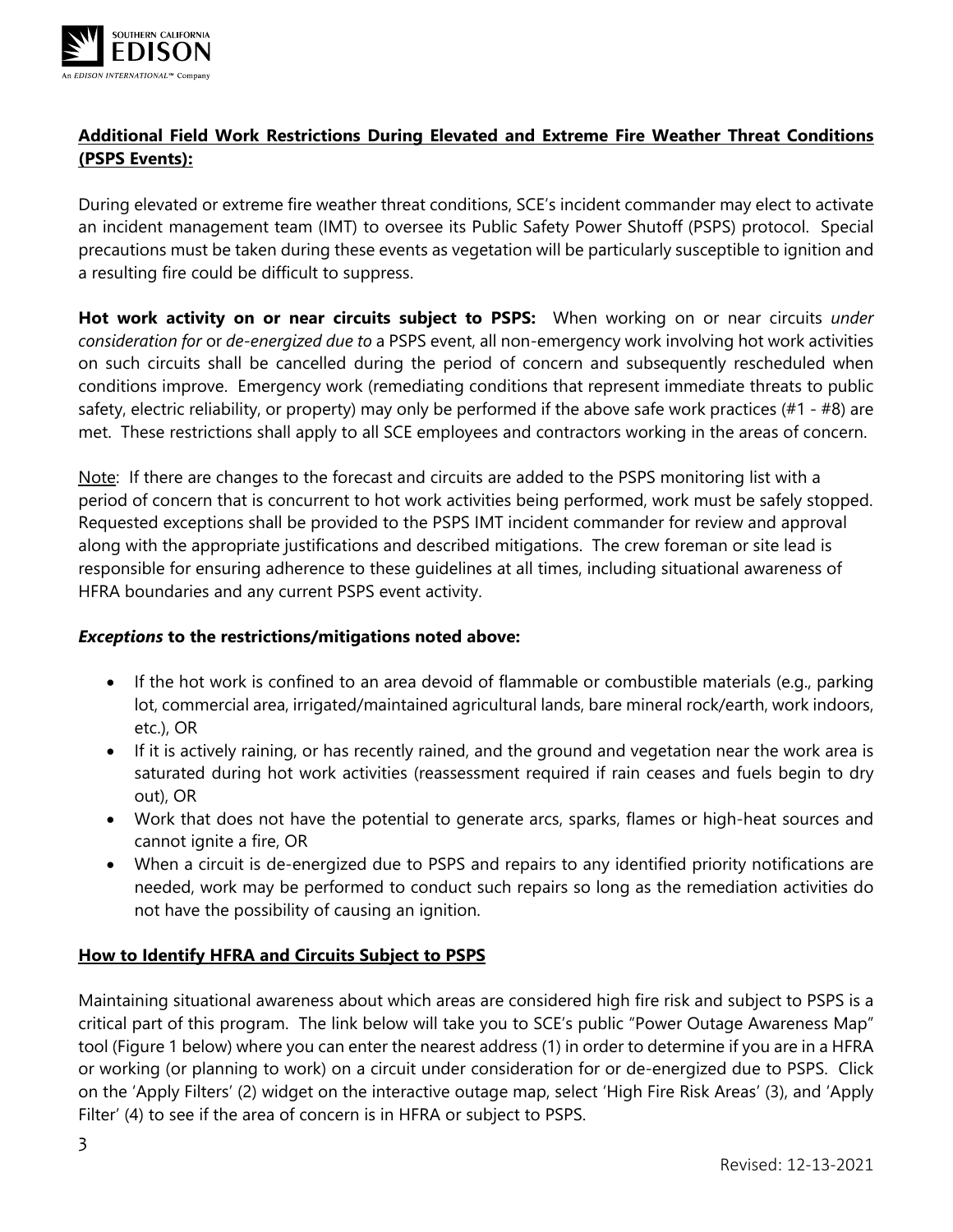

#### **Link**: [Current Power Outages | Outage Center | Home -](https://www.sce.com/outage-center/check-outage-status) SCE



#### **Fire Monitoring and Patrol**

All SCE field operating organizations should always remain vigilant and alert for fires or possible fires while working or traveling in HFRA. Any identified fires must be immediately reported to 911 and the appropriate Switching Center or Control Center as soon as possible:

- Transmission and Distribution employees (including Vegetation Management) will notify the local switching center
- IT and Transmission Telecom employees will notify the Telecommunications Control Center
- Corporate Real Estate, Environmental Services, and Corporate Security employees will notify the Edison Security Operations Center
- Generation employees will notify Generation dispatch
- Contractors must also notify their Edison representative

Additionally, Red Flag Fire Patrol magnetic or vinyl signs should be displayed on designated vehicles when operating in SCE's HFRA during a Red Flag Warning (Magnetic = SAP #10212566 / Vinyl = SAP #10212567).